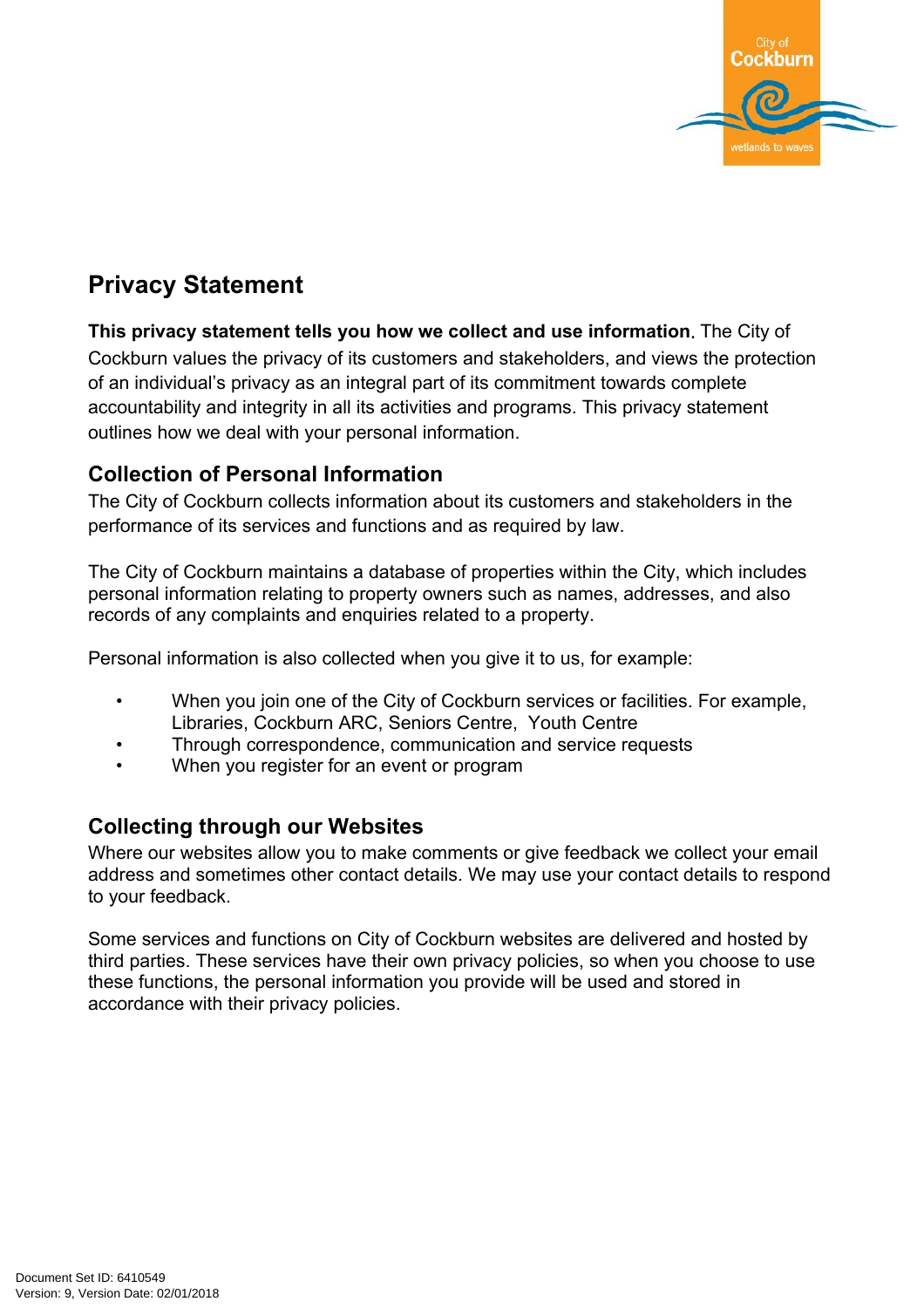

## **Cookies and Website Analytics**

The City uses a range of tools provided by third parties, including Google and our Internet Service Providers to collect or view website traffic information. These sites have their own privacy policies. We also use cookies and session tools to improve your experience when accessing our websites.

The information collected by these tools may include the IP address of the device you are using and information about sites that IP address has come from, the pages accessed on our site and the next site visited. We use the information to maintain, secure and improve our websites and to enhance your experience when using them. In relation to Google Analytics you can opt out of the collection of this information using the Google [Analytics](https://tools.google.com/dlpage/gaoptout?hl=en-GB) Opt-out [Browser](https://tools.google.com/dlpage/gaoptout?hl=en-GB) Add-on.

## **Social media**

The City of Cockburn uses social media sites to share and promote its services and functions. When you communicate with us using these services we may collect your personal information, but we only use it to help us to communicate with you and the public. The social networking service will also handle your personal information for its own purposes. These sites have their own privacy policies.

#### Email addresses, telephone numbers

We collect your email address, telephone numbers (mobile and landline), address(es) and, sometimes other contact details, for the purposes of contacting you as a ratepayer or resident, when you log a request with the City or when you subscribe to services. We use this information for the purpose of communicating with you in regard to Council business, such as rates, debts, complaints, for sending you updates on the activities of the particular service, conducting surveys for ongoing research and development of our services, and to administer contact lists.

# **Public Internet Services**

City of Cockburn monitors the use our public wi-fi network and the public computers at our libraries, Seniors Centre & Youth Centre in order to maintain security and to prevent or detect criminal or unauthorised use of the City's computer hardware, software, network or systems.

## **Disclosure & use of Personal Information**

Any personal information collected by the City of Cockburn will only be used for the purpose for which it has been collected, or for a purpose you would reasonably expect in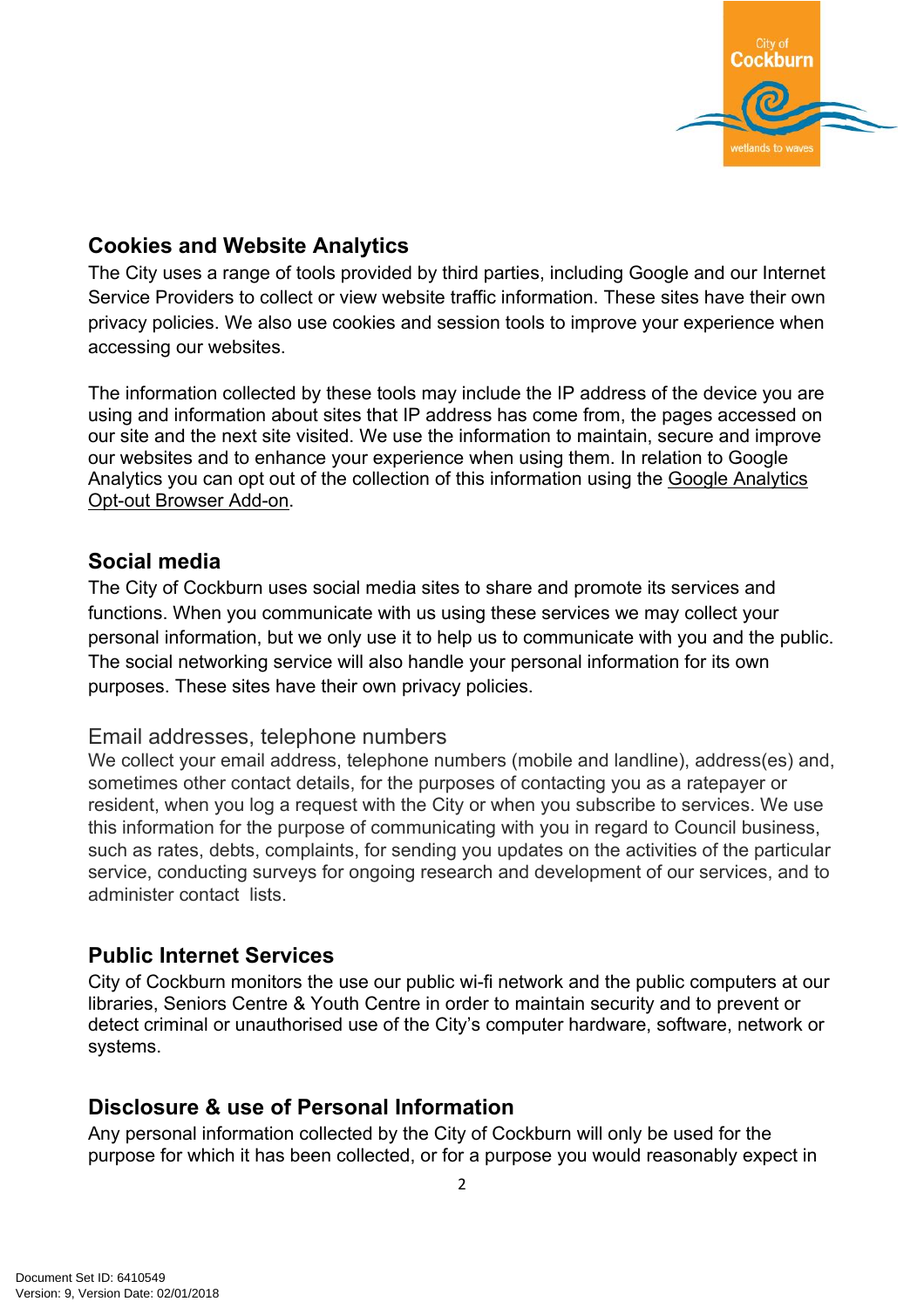

carrying out the City's activities and functions. Your information may also be used for ongoing research and development of our services.

The City will disclose customer and stakeholder information to third parties in the following circumstances only:

- to undertake market research for the City in which case the supplier is prohibited from using your personal information except to provide these services to the City of Cockburn. The City has a robust procurement process and only engages reputable market research companies
- if, on an application by a person for information under the Freedom of Information Act 1992, the City (or the Western Australian Information Commissioner on appeal), adjudges that disclosure of that personal information would on balance be in the public interest
- as required by a court order
- as otherwise required or authorised by law
- in order to complete the purpose or function for which the information was provided
- for collecting monies owed to the City
- In the recovering of outstanding library materials or monies, through a contracted debt collection agency
- Otherwise, only with the consent, express or implied, of the customer or stakeholder

Information received by the City of Cockburn is protected from unauthorised use and disclosure by virtue of specific provisions in the Crimes Act 1914, Public Service Act 1999 and the Public Service Regulations 1999.